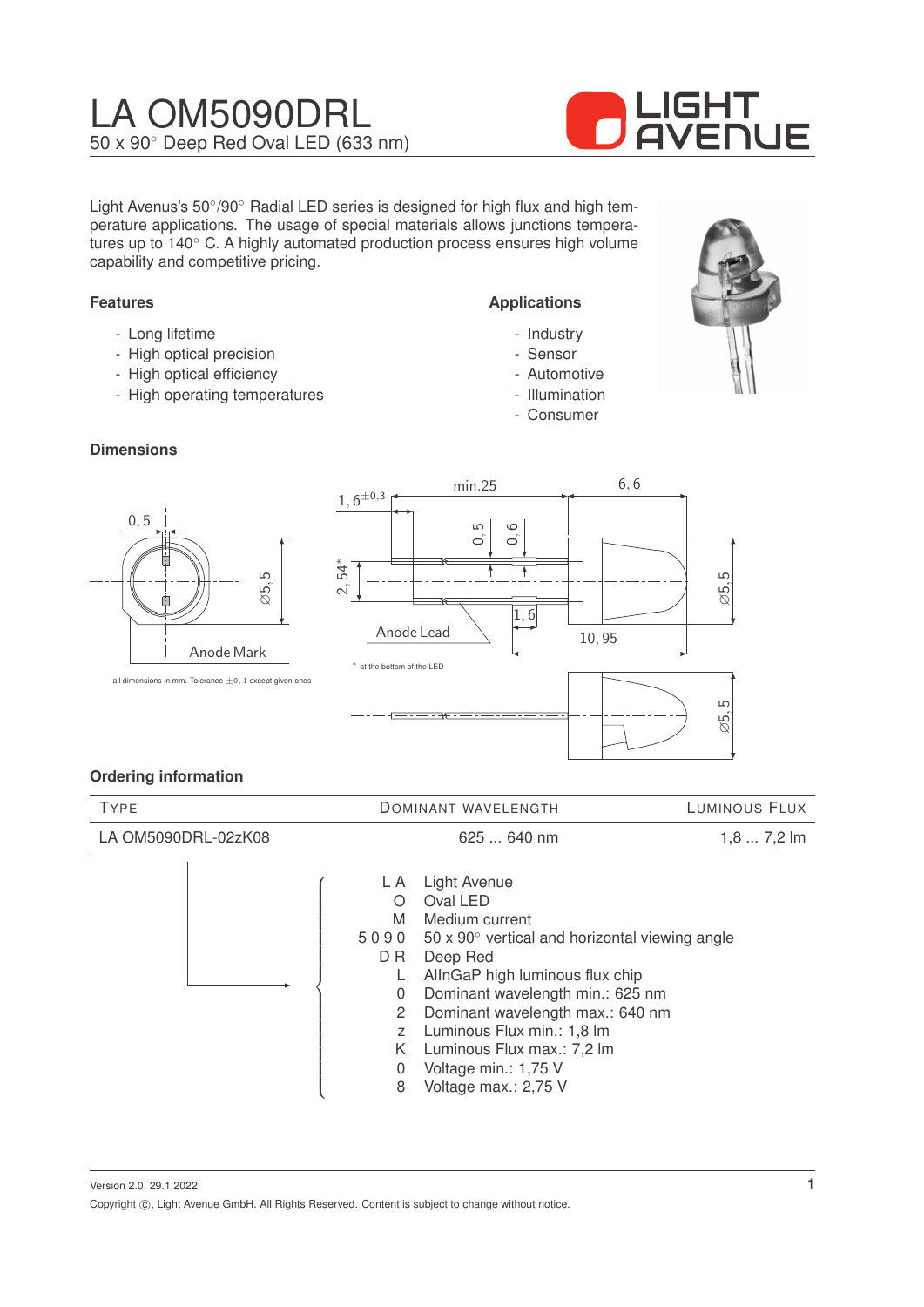

### **Electro-optical characteristics (T\_A = 25^{\circ} \text{C}</math>)<sup>2</sup>**

| <b>PARAMETER</b>                                                                                                     | <b>SYMBOL</b>                                                                 | CONDITION                                                                                                                                          | MIN.               | TYP <sup>1</sup>                  | MAX.               | Unit                                 |
|----------------------------------------------------------------------------------------------------------------------|-------------------------------------------------------------------------------|----------------------------------------------------------------------------------------------------------------------------------------------------|--------------------|-----------------------------------|--------------------|--------------------------------------|
| Luminous Flux<br>Luminous intensity<br>Forward voltage<br>Peak wavelength<br>Spectral width<br>Beam Divergence Angle | $\Phi_v$<br>$\mathcal{L}_v$<br>$V_{F}$<br>$\lambda_{peak}$<br>RMS<br>$\theta$ | $I_f = 50 \text{ mA}$<br>$I_f = 50 \text{ mA}$<br>$I_f = 50 \text{ mA}$<br>$I_f = 50 \text{ mA}$<br>$I_f = 50 \text{ mA}$<br>$I_f = 50 \text{ mA}$ | 1.8<br>1.75<br>625 | 2<br>2,10<br>633<br>20<br>50 x 90 | 7,2<br>2,75<br>640 | Im<br>cd<br>V<br>nm<br>nm<br>$\circ$ |

# **Maximum ratings (** $T_A = 25$ °C)

| <b>PARAMETER</b>               | <b>SYMBOL</b> | CONDITION                 | <b>MINIMUM</b> | <b>MAXIMUM</b> | UNIT         |
|--------------------------------|---------------|---------------------------|----------------|----------------|--------------|
| <b>Operating Current</b>       | $1_{f,max}$   |                           |                | 70             | mA           |
| <b>Operating Pulse Current</b> | $I_{fp,max}$  | $t_p = 10 \mu s, D = 2\%$ |                | 100            | mA           |
| <b>Operating Temperature</b>   | $T_{op}$      |                           | $-40$          | 120            | $^{\circ}$ C |
| Storage Temperature            | $T_{st}$      |                           | $-50$          | 125            | $^{\circ}$ C |
| Junction Temperature           | $T_i$         |                           |                | 140            | $^{\circ}$ C |
| Reverse Voltage                | $V_{R.}$      |                           | 10             |                | V            |
| <b>Power Consumption</b>       | $P_{tot}$     |                           |                | 180            | mW           |

#### **Binning** ( $I_F = 50$  mA)

|            |      | DOMINANT WAVELENGTH<br>(NM) |     | LUMINOUS FLUX<br>(LM) |      |            | <b>VOLTAGE</b><br>(V) |      |
|------------|------|-----------------------------|-----|-----------------------|------|------------|-----------------------|------|
| <b>Bin</b> | Min. | Max.                        | Bin | Min.                  | Max. | <b>Bin</b> | Min.                  | Max. |
| 0          | 625  | 630                         | Z   | 1,8                   | 2    | 0          | 1,75                  | 1,95 |
|            | 630  | 635                         | A   | 2                     | 2,25 |            | 1,85                  | 2,05 |
| 2          | 635  | 640                         | B   | 2,25                  | 2,5  | 2          | 1,95                  | 2,15 |
|            |      |                             | С   | 2,5                   | 2,8  | 3          | 2,05                  | 2,25 |
|            |      |                             | D   | 2,8                   | 3,2  | 4          | 2,15                  | 2,35 |
|            |      |                             | Ε   | 3,2                   | 3,6  | 5          | 2,25                  | 2,45 |
|            |      |                             | F   | 3,6                   | 4    | 6          | 2,35                  | 2,55 |
|            |      |                             | G   | 4                     | 4,5  | 7          | 2,45                  | 2,65 |
|            |      |                             | H   | 4,5                   | 5    | 8          | 2,55                  | 2,75 |
|            |      |                             |     | 5                     | 5,6  |            |                       |      |
|            |      |                             | J   | 5,6                   | 6,4  |            |                       |      |
|            |      |                             | Κ   | 6,4                   | 7,2  |            |                       |      |
|            |      |                             |     |                       |      |            |                       |      |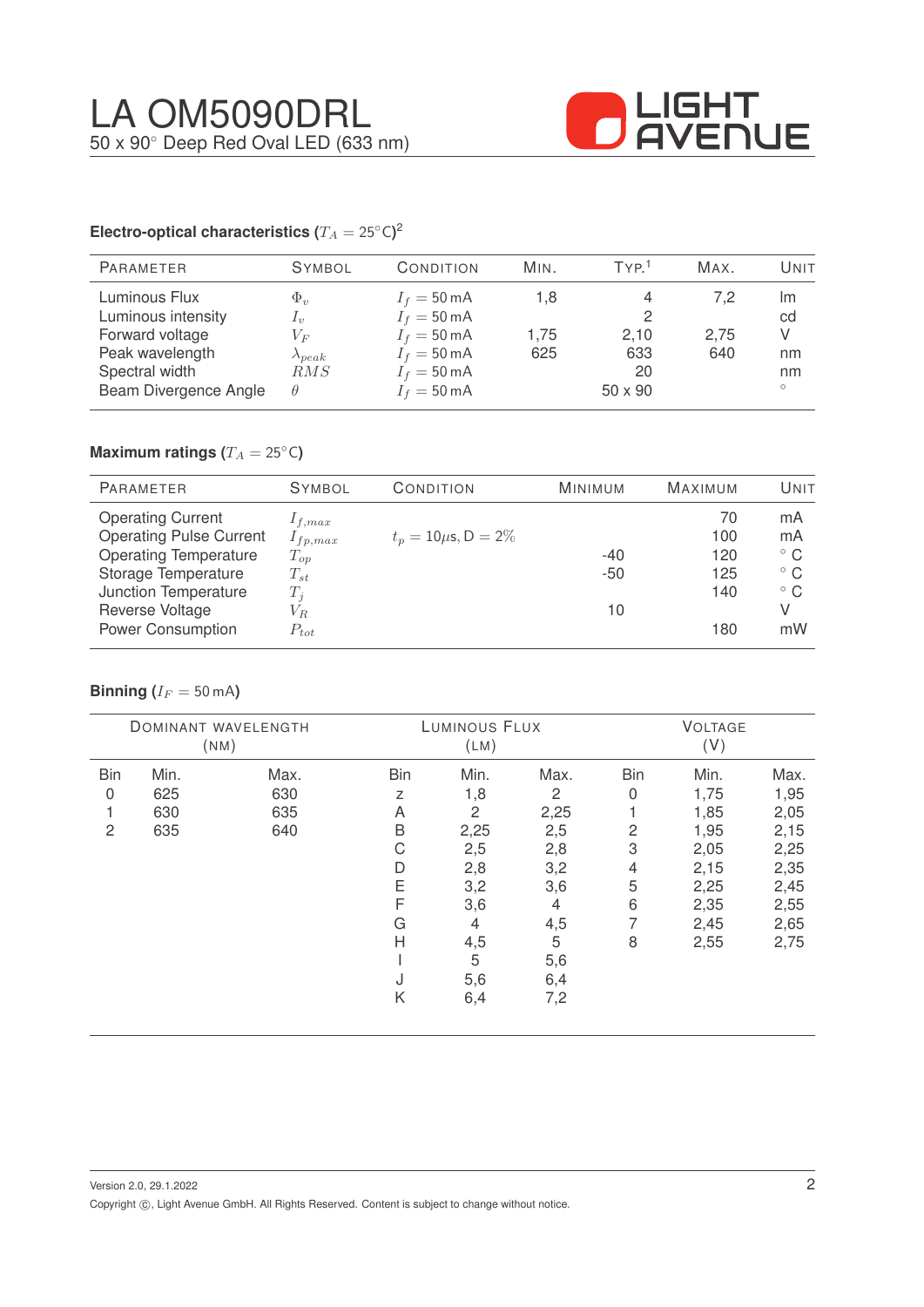

# **Thermal characteristics**

| PARAMETER                                 | <b>SYMBOL</b>  | <b>VALUE</b> | Unit           |
|-------------------------------------------|----------------|--------------|----------------|
| Thermal resistance junction ambient       | $R\Theta_{JA}$ | 180          | K/W            |
| Soldering temperature (3 seconds maximum) | $T_{solid}$    | 260          | $\circ$ $\cap$ |

# **Recommended Solderpad and internal circuit**





#### **Soldering**

| <b>METHOD</b>        | SOLDERING CON-<br><b>DITIONS</b>                                                                             | REMARK (VALID FOR TTW AND LEAD FREE<br>SOLDERING)                                                                                                                                                                                                                                                                                                                                            |
|----------------------|--------------------------------------------------------------------------------------------------------------|----------------------------------------------------------------------------------------------------------------------------------------------------------------------------------------------------------------------------------------------------------------------------------------------------------------------------------------------------------------------------------------------|
| <b>TTW</b> soldering | Bath temperature<br>250°C, Immersion<br>time: within 5 sec.                                                  | Soldering system: Very good soldering results<br>have been achieved on ERSA soldering sys-<br>tems at a bath temperature of 250°C and at a<br>feeding rate of 1.2 m/s.                                                                                                                                                                                                                       |
| Lead free soldering  | Bath temperature<br>260°C, immersion<br>time: within 3 sec.                                                  | We recommend dosage of the soldering flux<br>with a spray fluxer or nozzle fluxer. If this is not<br>possible, one should pay attention to avoid con-<br>tact of the soldering flux and the LED body and<br>to keep the recommended preheat period.<br>We recommend to use a water based soldering<br>flux (e.g. Pacific 2007 interflux Electronics NV).<br>Do not use alcohol based fluxer. |
| Soldering iron       | 30W or smaller,<br>temperature at tip<br>of iron maximum<br>$300^{\circ}$ C, soldering<br>time within 3 sec. | During soldering take care not to press the tip<br>of iron against the lead. To prevent heat from<br>being transferred directly to the lead hold the<br>lead with a pair of tweezers while soldering.                                                                                                                                                                                        |

Actual solder profile may vary from the example given, and is very much depending on wave type, machine configuration, geometrical configuration, board shape etc. It is strongly recommended to optimize and

Version 2.0, 29.1.2022 Copyright  $\circled{c}$ , Light Avenue GmbH. All Rights Reserved. Content is subject to change without notice.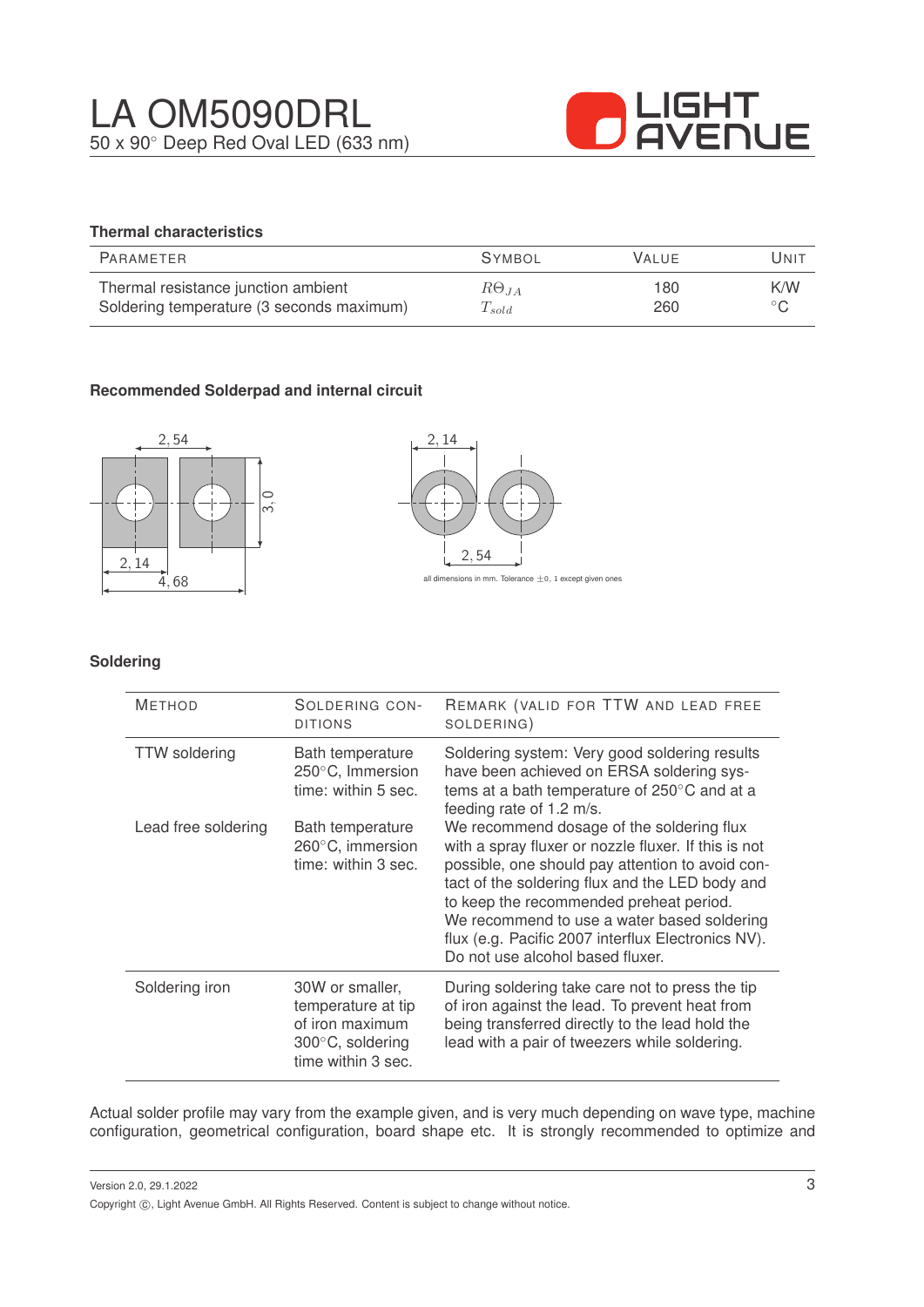



evaluate the actual soldering conditions carefully for each individual project before releasing the soldering process.

#### **Mounting**

- The lead should be bent at a point located at least 0.8 mm away from the package. Bending should be performed with base firmly fixed by means of a jig or radio pliers.
- Lead binding should be carried out prior to soldering and never during or after soldering.
- Locate the lead, ensuring correct alignment, thereby reducing stress to the LED.
- Due to thermoplastic encapsulant the LEDs are slightly more sensitive to the effects of stress during automatic mounting (such as mechanical stress within the package resin transmitted via the leads).
- The insertion pressure and clinching angle must both be minimized so as to minimize the leadcuttingstress and clinch stress applied to the LED lamps.
- Please evaluate the specific mounting process carefully for each individual project before actually using the automatic mounting machine to mount these LED lamps. Setting the best clinch angle and force may require experimentation when the automatic insertion machine is first set up.
- Please pay attention: The heat sink lead is also the anode lead at the same time. Metal pads on PCB surrounding the heat sink leads of the LEDs should be as large as possible.



Version 2.0, 29.1.2022 Copyright ©, Light Avenue GmbH. All Rights Reserved. Content is subject to change without notice.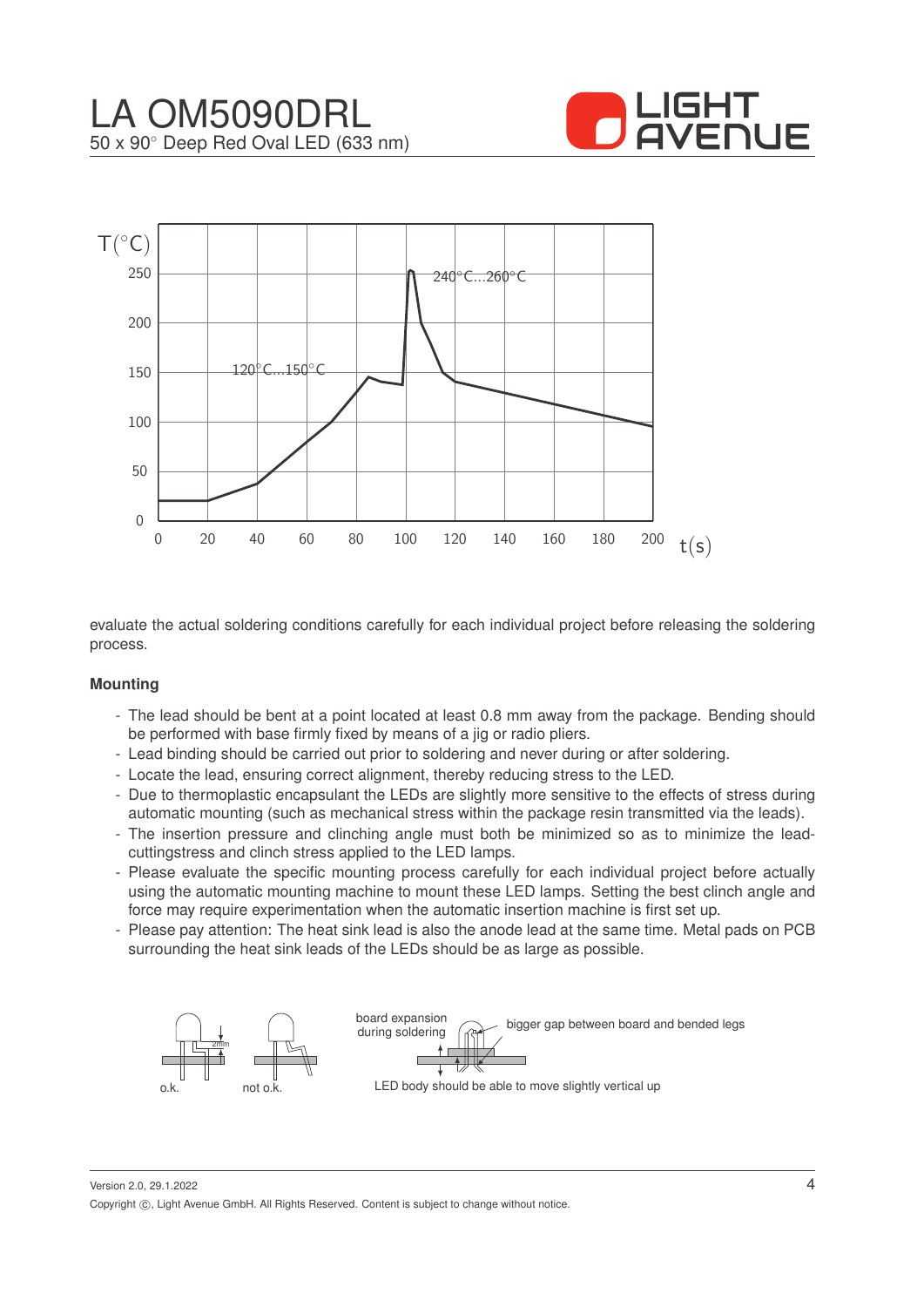

#### **Cleaning and Coating**

Do not use untested chemical liquids, because they may cause crack formation or haze on the surface of the plastic body. When cleaning is required, refer to the following table for the proper chemical to be used (Immersion time less than 3 minutes at room temperature).

| SOIVENT           | <b>ADABTABILITY</b> |
|-------------------|---------------------|
| Water             | can be used         |
| Amonium Hydroxide | can be used         |

Should you intend to provide the LEDs with a conformal coating, please take care to use a water-based coating.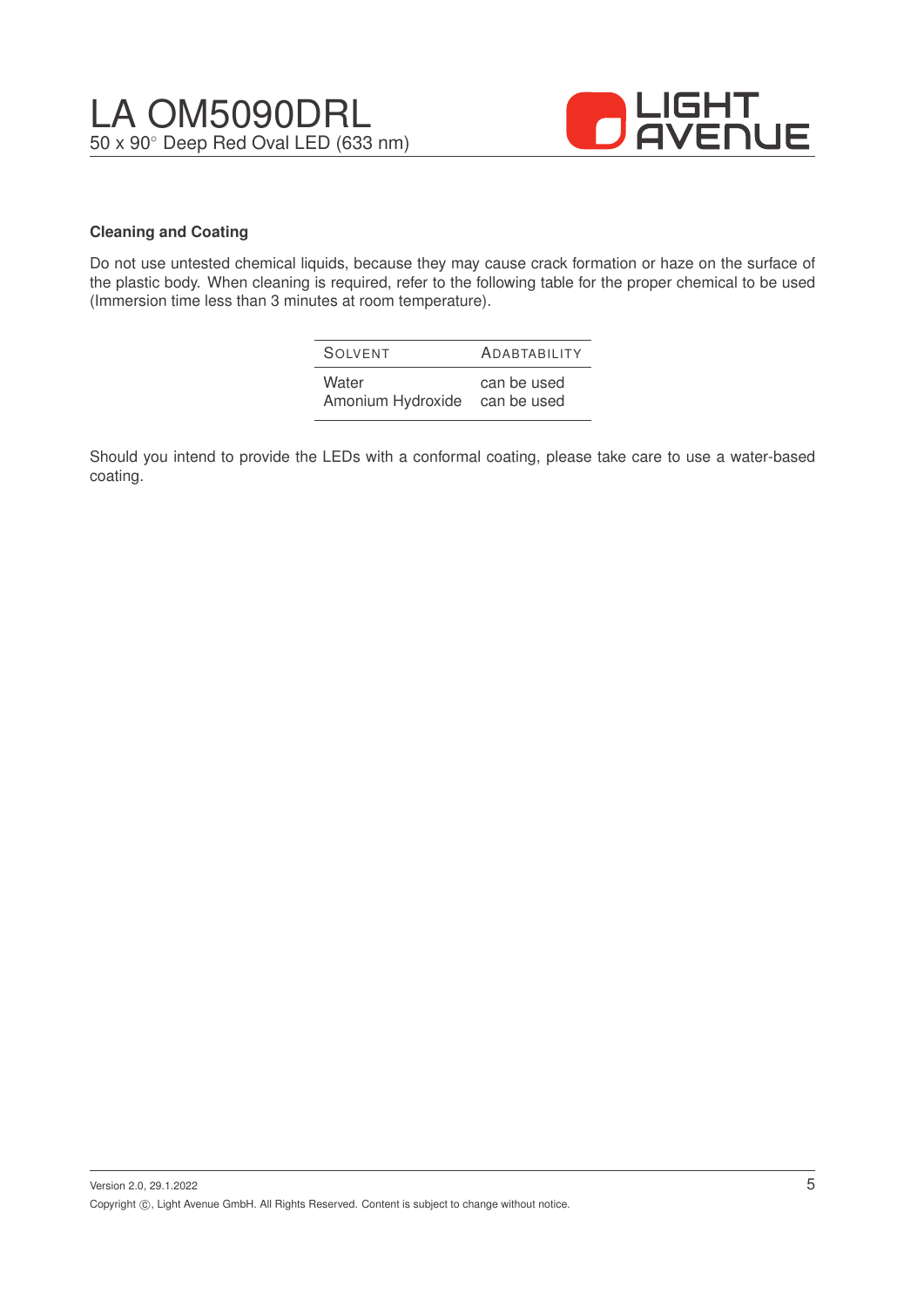

# Typical electro-optical data<sup>2</sup>

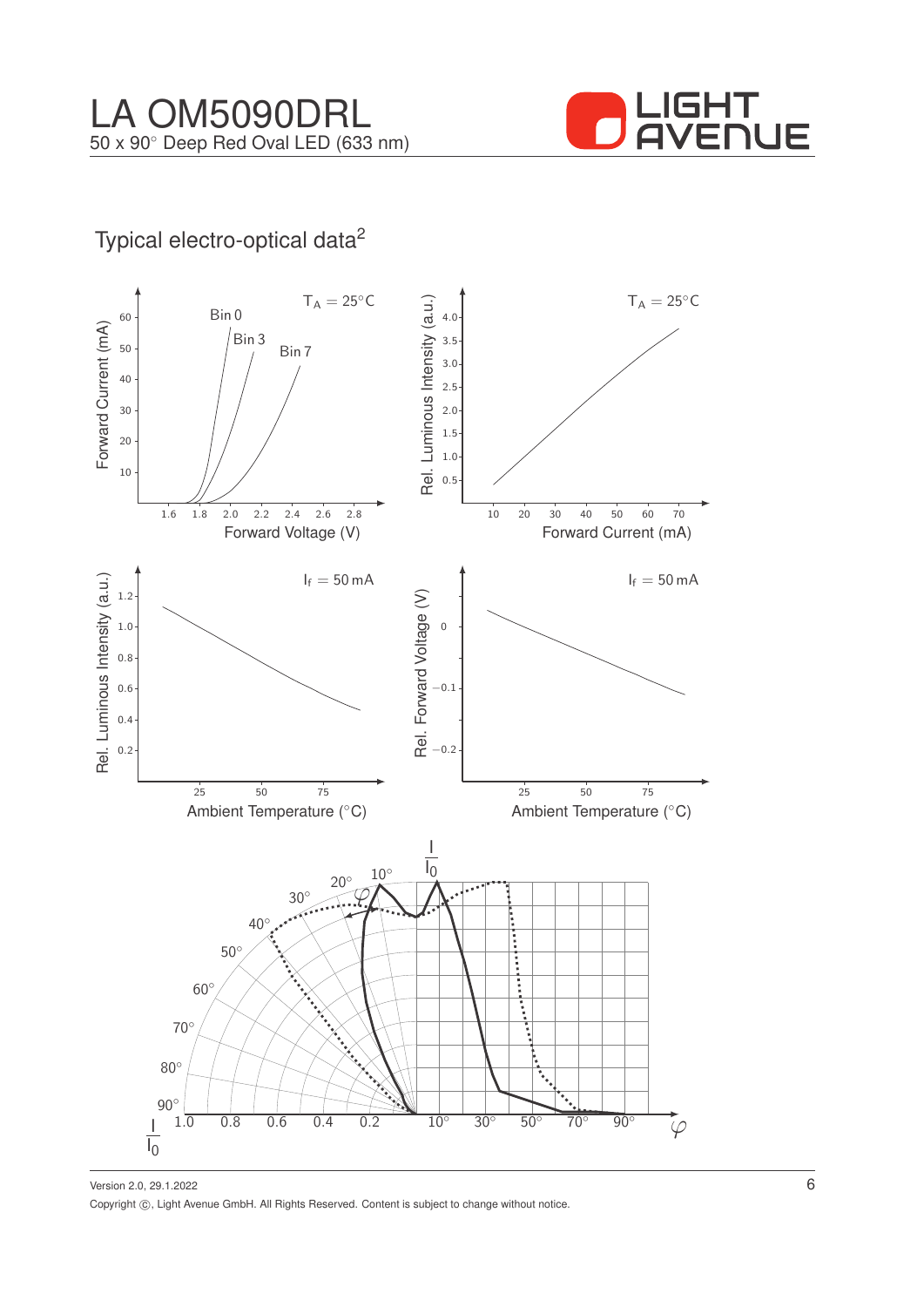

#### **Important Usage and Application Information**

Lead free product - RoHS compliant.

All products, product specifications and data to improve reliability, function, design or otherwise are subject to change without notice. The information describes the type of component and shall not be considered as assured characteristics.

Due to technical requirements components may contain dangerous substances. For information on the types in question please contact our Sales Organization.

The light output of the products may cause injuries to human eyes in circumstances where the products are viewed directly with unshielded eyes. LEDs can emit highly concentrated light which can be hazardous to the human eye. Products which incorporate these devices have to follow the safety precautions given in IEC 60825-1 and IEC 62471.

#### **Handling and Storage Conditions**

Please be careful when handling the products, particularly if an over-voltage exceeds the maxium rating. The overflow in energy may cause damage to the products. In addition these products are sensitive to static electricity. Customers have to take care when handling the products to ensure that the handling process is fully protected against static generation. Ensure that products are grounded and that the facility has conductive mats, antistatic uniforms and shoes. Antistatic containers are considered to be a good insurance against static electricity. The soldering iron point should be properly grounded. An atmospheric ionizer is recommended for use in the facility where static could be generated.

Storage ambient conditions for all LEDs in sealed packages must be within  $T_A = 10...40^\circ$ C and relative humidity < 60%. LEDs in opened packages must be used within 2 weeks after opening. Storage time under the conditions above in sealed packages must not exceed 24 months.

#### **Packing**

LEDs are packaged automatically with a quantity of 1000 or 2000 pieces into paperboard containers. Labels for identification of cathode and anode and with the lot data are placed on the box. The label shows company name and address, LED type, quantity, lot number, production date, machine number and the appropriate barcode. The box is hermetically sealed in a plastic bag for shipment.

#### **Returns and Complaints**

For complaints and returns of material a RMA-number is necessary. Samples for analysis purposes can be send to us without credit.

#### **Shipping Conditions**

If not otherwise arranged, the "General Terms of Business of Light Avenue GmbH" apply for any shipment. If this document is not familiar to you, please request it at our nearest sales office.